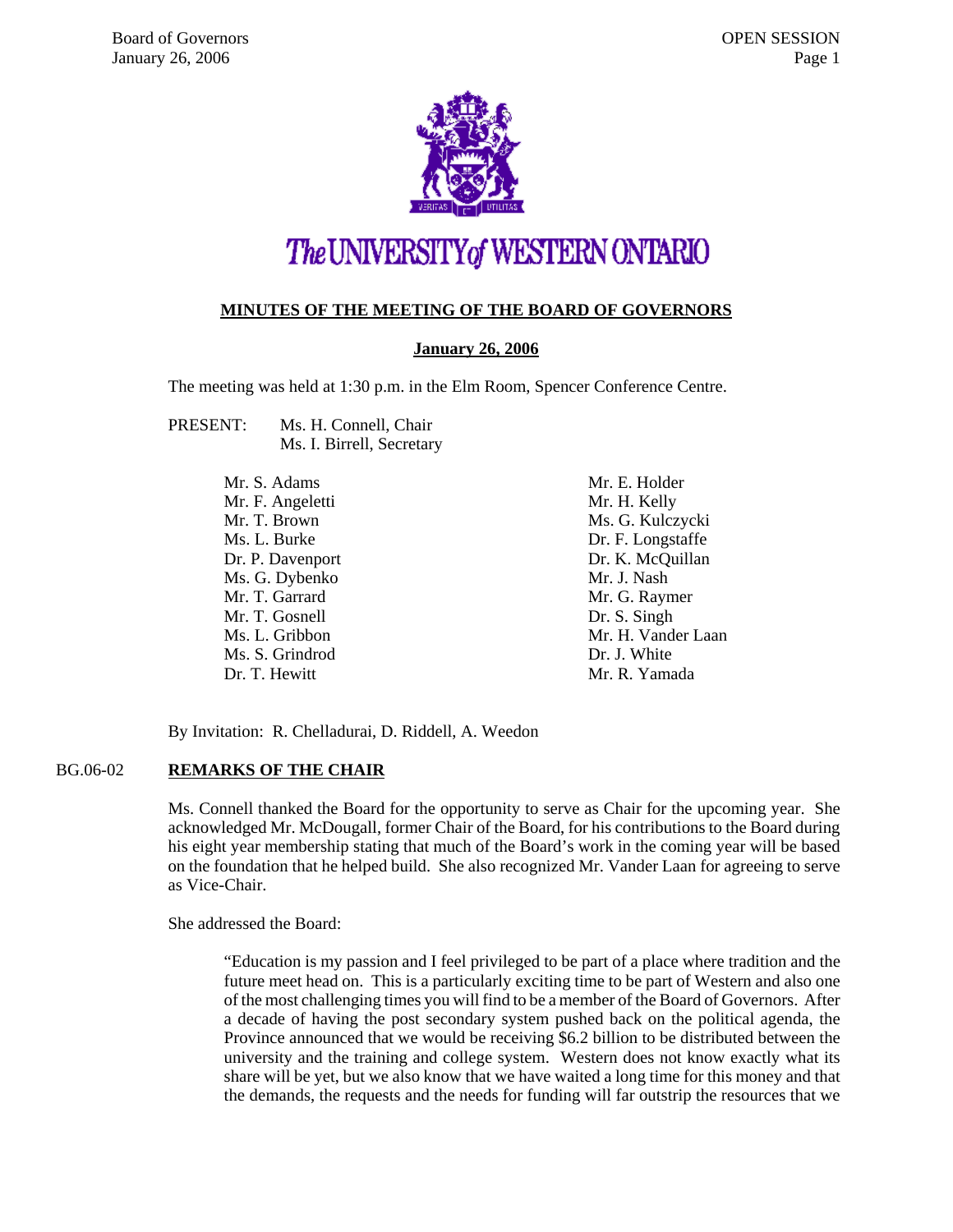have. So, while we have a wonderful opportunity, we will have challenges and tough decisions on where the money is best invested not only for today but for the future. During this year too, the Board will also be asked to approve a new strategic plan for Western that will set its future direction for the next five years. The current plan chartered Western to be able to lay claim to being the best student experience among research intensive universities. That has been independently affirmed a number of times now and it is something to be proud of; but it is also no secret that Western wants to continue to entrench its position in research nationally and internationally and as part of that plan, Western plans to double its graduate students in the next few years. To succeed we will not only need the best and the brightest students but the highest calibre of faculty and staff. We should never lose sight that as high as our ambitions are, other universities are looking to do the very same thing and will be after the very same group of people. The Board will be required to make astute decisions on how we invest in infrastructure that will attract the kinds of leaders, students and researchers that we need. We must find ways to do it without sacrificing what we have built in terms of the undergraduate student experience. While much of the University's focus is on national and international matters, this University is a very big part of our local community with 32,000 students and 5,000 faculty and staff - they are critical to the economy of London and Middlesex County. I am confident that our Deputy Mayor, Tom Gosnell, and Cripsin Colvin who is Mayor of Middlesex Centre and our County representative will keep us mindful of our local responsibilities. I personally love the aspects of the University that make it unique, starting with the clear division of roles that exists between the Board and the Senate. That is part of the strong foundation.

 I think we should also be incredibly proud of the unique opportunity we have with the three Affiliated University Colleges and appreciate how they help strengthen the Western degree. This is a culture that respects process as equals. At Western, different points of view are not just welcome, they are sought out and it is only through that process that we actually are comfortable that we can make the right decisions. It is at this table where the opinions of students, staff, faculty, administration and external members will hold equal weight. And looking around this room, it is not possible to not be impressed with the talent that is gathered here. You all have tremendous demands on your time and I will do my best to balance the need to insure that all the opinions are aired in this room with a respect for your time. We have a lot of work ahead of us and I am honored to be among you this year for these challenges and opportunities. Thank you again for all your support and commitment you are making to Western which is not a small one."

#### BG.06-03 **New Board Members**

The Chair announced the recent appointments of new members to the Board of Governors (terms to December 2009): Mr. Doug Alexander, Mr. Frank Angeletti, and Mr. Keith Zerebecki. On behalf of the Board, Ms. Connell welcomed Mr. Angeletti to his first meeting .

# BG.06-04 **REPORT OF THE PRESIDENT**

Dr. Davenport reported on the Federal Election, January 23, provided an update on the work of the Strategic Planning Task Force, and reported on his activities during the months of December 2005 and January 2006. Details are contained in the report distributed with the agenda. He also announced that Western's donation of \$430,620 to the United Way of London and Middlesex campaign is the largest contribution in Western's history.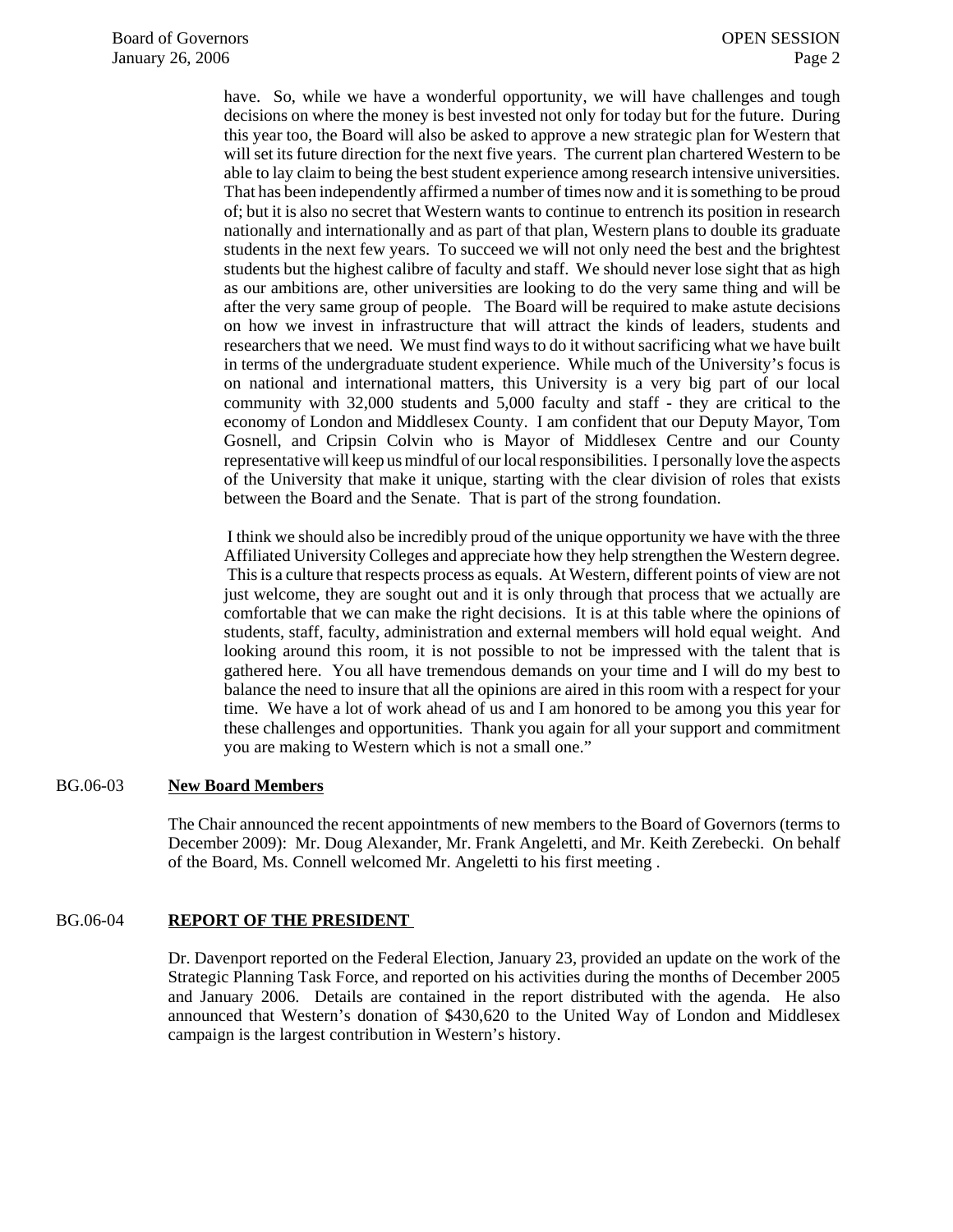# BG.06-05 **UNANIMOUS CONSENT AGENDA** [Appendix I]

It was moved by S. Adams, seconded by H. Kelly,

That the 22 items listed in Appendix I, excluding item 4. Update on Additions to the University's 2005-2006 Operating Expenditures Approved by the Board of Governors and item 8. Report on Construction Projects Greater than \$1 Million, be approved or received for information by the Board of Governors by unanimous consent.

#### CARRIED

## BG.06-06 **Minutes of the Previous Meeting**

The minutes of the open session of the meeting of November 24, 2005 were approved as circulated.

# **REPORT OF THE PROPERTY & FINANCE COMMITTEE** [Appendix II]

# BG.06-07 **Update on the Additions to the University's 2005-06 Operating Expenditures Approved by the Board of Governors**

The Update on the Additions to the University's 2005-06 Operating Expenditures Approved by the Board of Governors, detailed in Appendix II, Annex 1, was received for information.

Mr. Yamada, referring to Table 1 of Appendix II, Annex 1, Faculty Positions recommended by the Provost, asked several questions: has the administration factored into the cost a provision for providing support from a spousal/partner standpoint; what progress has been made towards mentoring, networking and providing support for female faculty, and has that been factored into the faculty attraction formula. Dr. Longstaffe stated that costs associated with spousal/partner support are factored in. The Office of Faculty Relations provides assistance to spouses and partners of faculty who are hired by Western by helping them to seek employment and by providing information about housing, schools, etc. Western works with the Deans in cases where a spouse/partner is interested in and qualified for an academic position by providing one-time funds to assist with the hiring. Dr. Weedon stated that 70 new full time faculty will be hired and frequently the individual Western attempts to hire has a spouse/partner who needs employment and frequently the spouse/partner has advanced educational qualifications or professional qualifications of a type that makes finding employment in the London region challenging. Western continues to develop a network with the human resource directors at the major employers in the City of London. Mentoring female faculty continues to be challenging particularly in those disciplines where women are not well represented, such as Science and Engineering and to some extent, Medicine. A Western funded conference was held a year ago on the career track for women faculty in under-represented disciplines and a host of recommendations are forthcoming from a symposium held for female faculty, chairs, deans, and academic leaders at Western.

# BG.06-08 **Report on Construction Projects Greater than \$1 Million**

The report on Construction Projects Greater than \$1 Million, detailed in Appendix II, Annex 4, was received for information.

Mr. Yamada suggested that it would be useful to indicate on the report the impact of the expenditures on deferred maintenance and to provide an update on the total cost of deferred maintenance. Mr. Riddell stated that the largest part of the \$10 million/year allocated to deferred maintenance is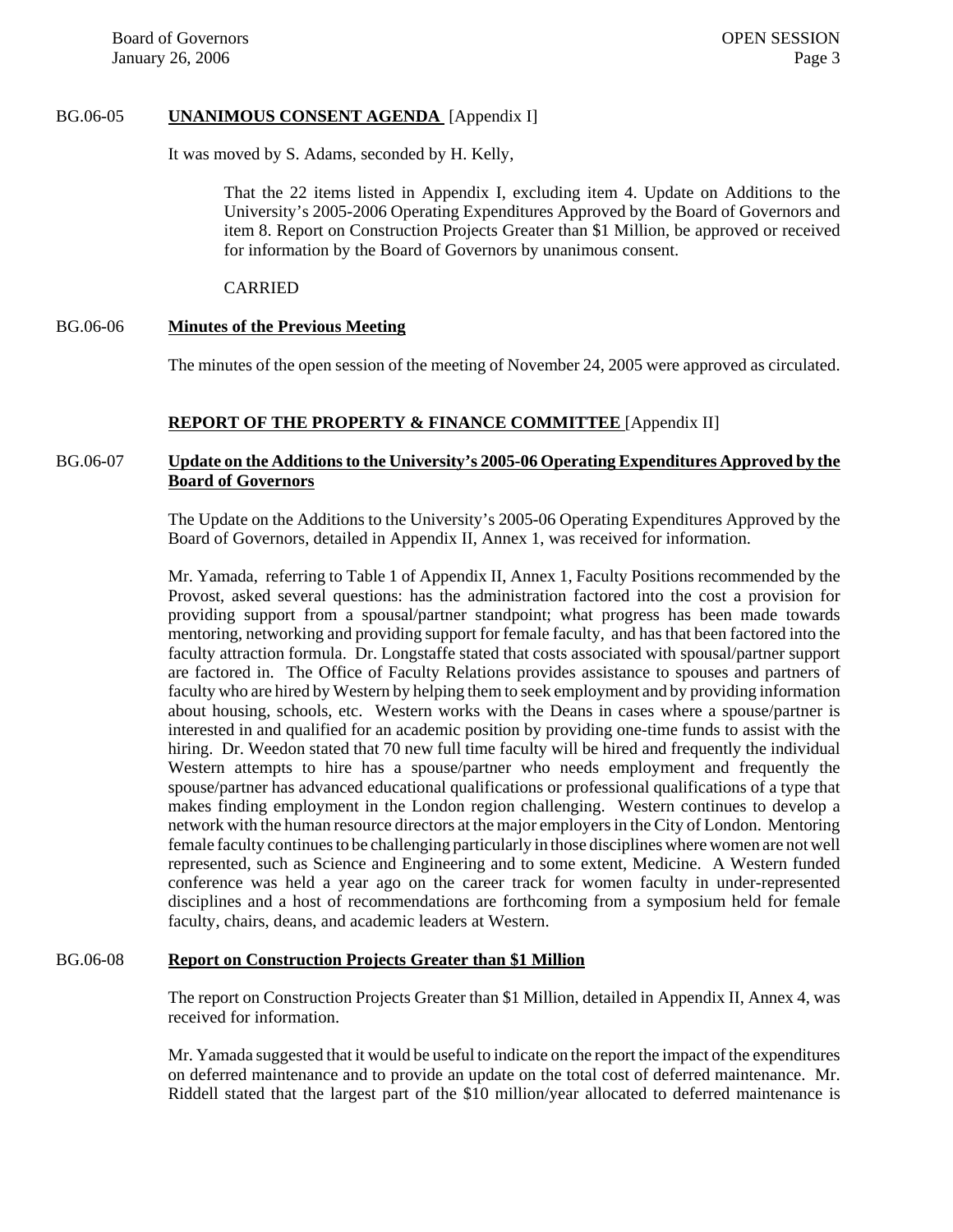addressed in smaller projects, i.e., less than \$1 million. Two-thirds of the costs associated with two large projects currently underway addresses deferred maintenance. About \$2.4 million of the housing budget is spent, annually, to address major maintenance items. He noted that the total cost of deferred maintenance is approximately \$150 million.

Dr. Davenport agreed that information regarding deferred maintenance should be added to the expenditure report.

## BG.06-09 **Information Items from the Property & Finance Committee**

The Report of the Property & Finance Committee contained the following items that were received for information by unanimous consent:

- Award of Contract B&G Building
- Support Services Building
- Quarterly Financial Report (Operating and Ancillary Budgets)
- Quarterly Ratio Report on Non-Endowed Funds
- Report on Research Funded Purchases Greater than \$1 Million
- Loan-Based Capital Financing Program
- Scholarships, Bursaries, Awards, Prizes

## **REPORT OF THE CAMPUS & COMMUNITY AFFAIRS COMMITTEE** [Appendix III]

# BG.06-10 **Report on Official Logos**

It was moved by S. Adams, seconded by H. Kelly,

That the Board of Governors approve that the Tower logo be filed with the Registrar of Trade marks under section 9 of the Act as an official logo of The University of Western Ontario;

and

That the Board of Governors approve the Terms of Use for the Coat of Arms and Crest, attached as Appendix III, Annex 2.

CARRIED by unanimous consent.

#### BG.06-11 **Policy on Release of Information to the Media – MAPP 3.33**

It was moved by S. Adams, seconded by H. Kelly,

That the *Policy on Release of Information to the Media* be revised to read as follows:

# **Release of Information to the Media**

The University will endeavour to provide prompt and accurate information to the media.

Media requests regarding the affairs/administration of the University and/or the President's Office are coordinated through the Department of Communications & Public Affairs (C&PA). C&PA is also responsible for: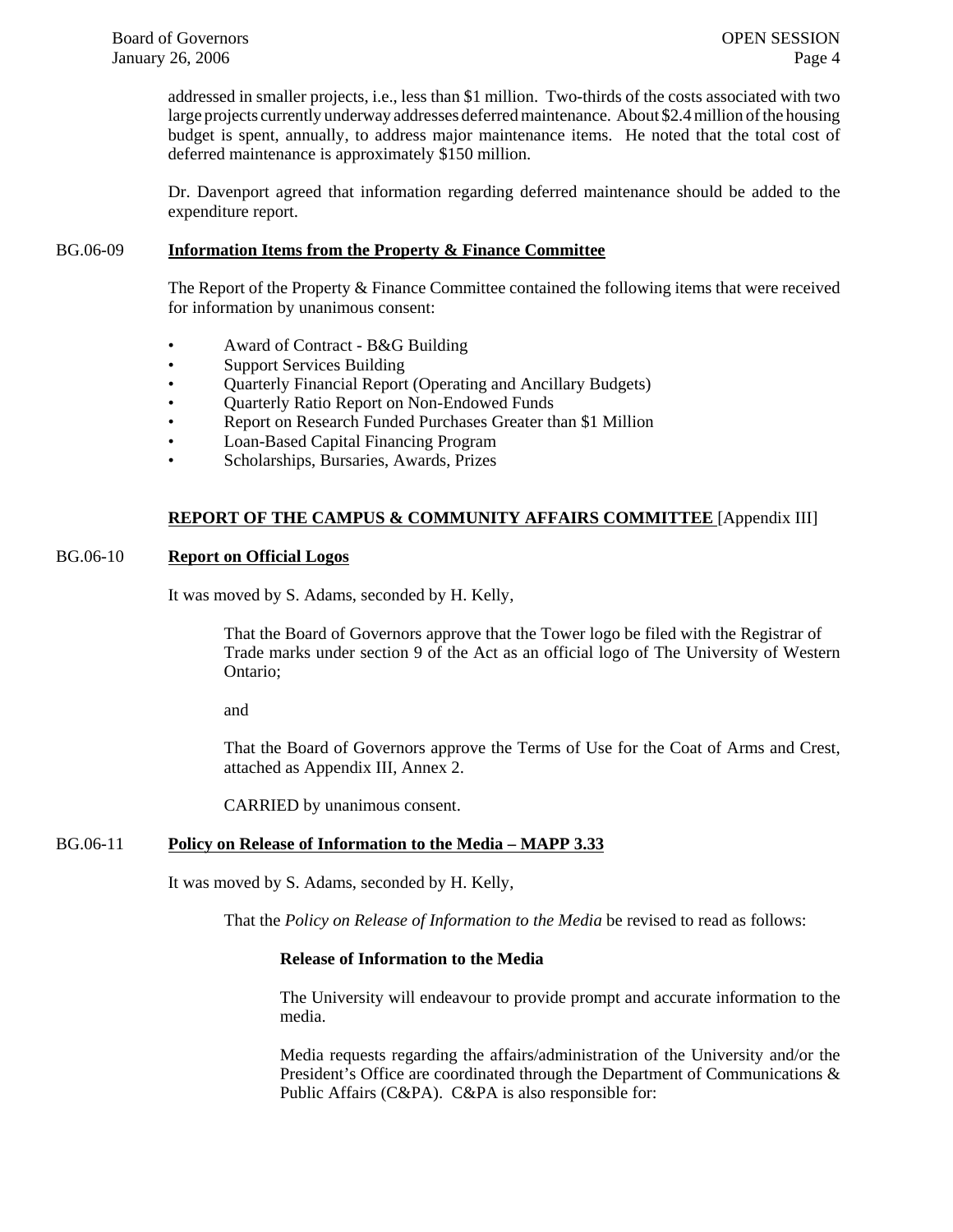- Issuing media releases regarding University affairs/administration
	- Assignment of spokesperson(s) on matters related to University affairs/administration
- Communications with the media during times of crisis

When provision of information to the media involves release of University records or the release of personal information, current privacy and access to information legislation, and regulations and/or policies of the University of Western Ontario will apply.

CARRIED by unanimous consent.

## **REPORT OF THE DEVELOPMENT & FUND RAISING COMMITTEE** [Appendix VII]

A revised Report of the Development & Fund Raising Committee was distributed at the meeting.

## BG.06-12 **Revisions to the Gift Acceptance Policy** (MAPP 2.1)

It was moved by G. Dybenko, seconded by F. Angeletti,

That the Board of Governors approve the revisions to MAPP 2.1 Gift Acceptance Policy as set out in Appendix VII, Annex 1.

#### CARRIED

## BG.06-13 **Quarterly Report on Fund Raising**

The Board received for information the Quarterly Report on Fund Raising detailed in Appendix VII, Annex 2.

# **REPORT OF THE SENIOR OPERATIONS COMMITTEE** [Appendix IV]

#### BG.06-14 **Membership of Committees of the Board, 2006**

It was moved by S. Adams, seconded by H. Vander Laan,

That the proposed membership slates (as outlined in Appendix IV, Annex 1), for committees of the Board for 2006, including the recommended chairs and vice-chairs, be approved.

CARRIED

# BG.06-15 **Robarts Research Institute Board of Directors**

The Senior Operations Committee has approved a recommendation that Dean Carol Herbert be reappointed to the Robarts Research Institute Board of Directors for a term ending November 2009.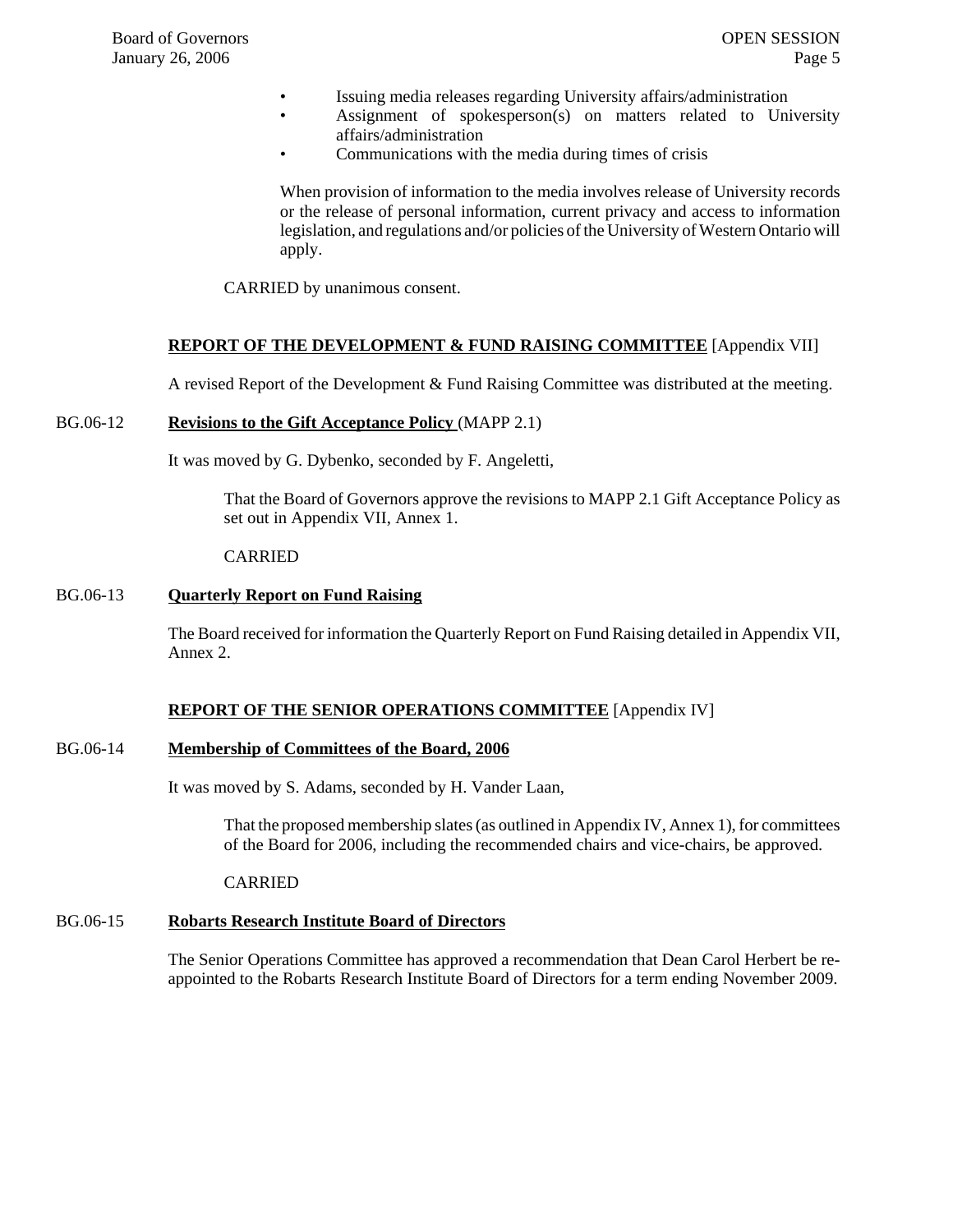# **ITEM REFERRED BY SENATE** [APPENDIX V]

# BG.06-16 **Student Membership on Decanal Selection Committees**

It was moved by S. Adams, seconded by H. Kelly,

That the Board of Governors approve that the composition of Section L. of Appointment Procedures for Senior Academic and Administrative Officers of the University, be revised to read as shown below:

#### L. DEANS OF OTHER FACULTIES

Composition of Selection Committee

A committee to select a Dean of a Faculty other than Graduate Studies shall consist of:

- (a) the Provost & Vice-President (Academic), who shall be Chair
- (b) the Vice-President (Research & International Relations)
- (c) 5 persons, one of whom shall be an undergraduate student enrolled in the Faculty or a graduate student enrolled in a program housed in the Faculty, elected by the Council of the Faculty concerned
- (d) 3 persons elected by Senate, who are not faculty, staff or students of the Faculty concerned, and only one of whom may be a Dean,
- (e) for Medicine & Dentistry, one President of a London teaching hospital affiliated with the University, named by the Hospital Presidents;

for Engineering, one member of the Advisory Council on Western Engineering, named by the Advisory Council;

- for Business, two members of the Ivey Advisory Board, named by the Advisory Board;
- for Law, one member of the Law Alumni Association, named by the Association.

CARRIED by unanimous consent.

## BG.06-17 **Vice-Provost's Report on Faculty Recruitment**

Dr. A. Weedon gave a presentation on Faculty Recruitment based on slides contained in Appendix V, Annex 3. The report included data on probationary and tenured faculty at Western from 1999 to 2005, Probationary and Tenured Faculty, by Faculty and Gender, and recruitment and retention activities.

#### BG.06-18 **Information Items Reported by the Senate**

Appendix V - Items Referred by the Senate - contained the following information items that were received by unanimous consent:

- First-Year, First-Entry Undergraduate Enrolment for the Constituent University and Affiliated University Colleges
- Report on Entering Averages and First-Year Grades
- 2004-05 Survey on Student Finances
- Annual Report on Review of Graduate Programs
- Report of the Academic Colleague on the  $278<sup>th</sup>$  Meeting of the Council of Ontario Universities
- Academic Programs
- Academic Appointments